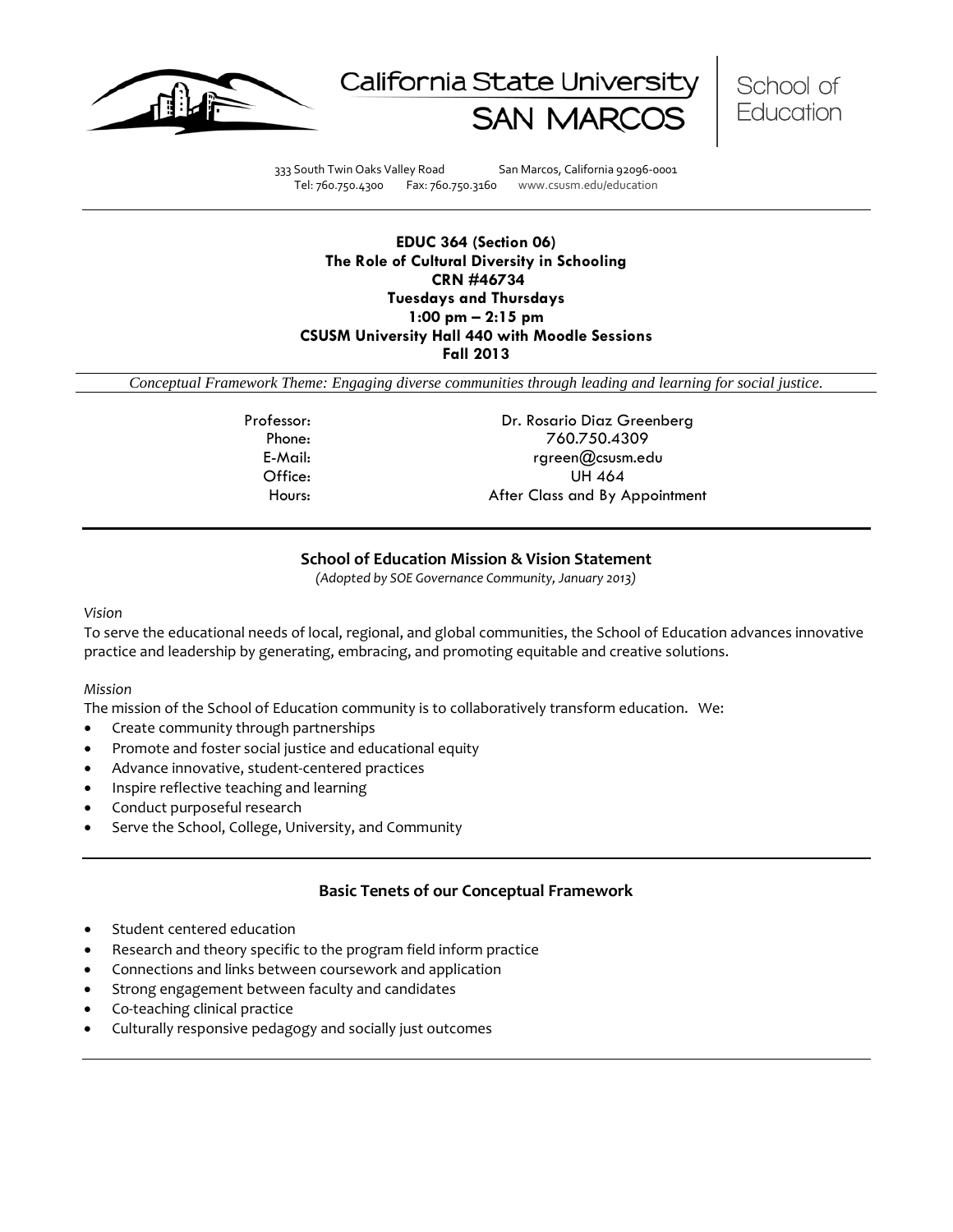# **Table of Contents**

| 1) |  |
|----|--|
|    |  |
| 2) |  |
|    |  |
|    |  |
| 3) |  |
|    |  |
|    |  |
|    |  |
|    |  |
|    |  |
|    |  |
|    |  |
|    |  |
|    |  |

# **COURSE DESCRIPTION**

<span id="page-1-0"></span>Required of all credential candidates. Principles of first and second language acquisition (e.g., historical and current theories, psychology, sociocultural, political, and pedagogical factors) and issues related to notions of culture, interaction, and communication in school and community contexts (e.g., the nature of culture, manifestations of cultural contact, and cultural diversity in the United States and in California) within a theoretical and applied context.

DIAZ GREENBERG: This course explores cultural and linguistic diversity as critical variables in achieving educational equity for all students. Major units include intensive theoretical and practical articulation of culture and cultural pluralism; educational issues of race, class, gender, language, ethnicity, sexual orientation and exceptionality; social, structural, programmatic and curricular issues; and effective teaching for diverse populations.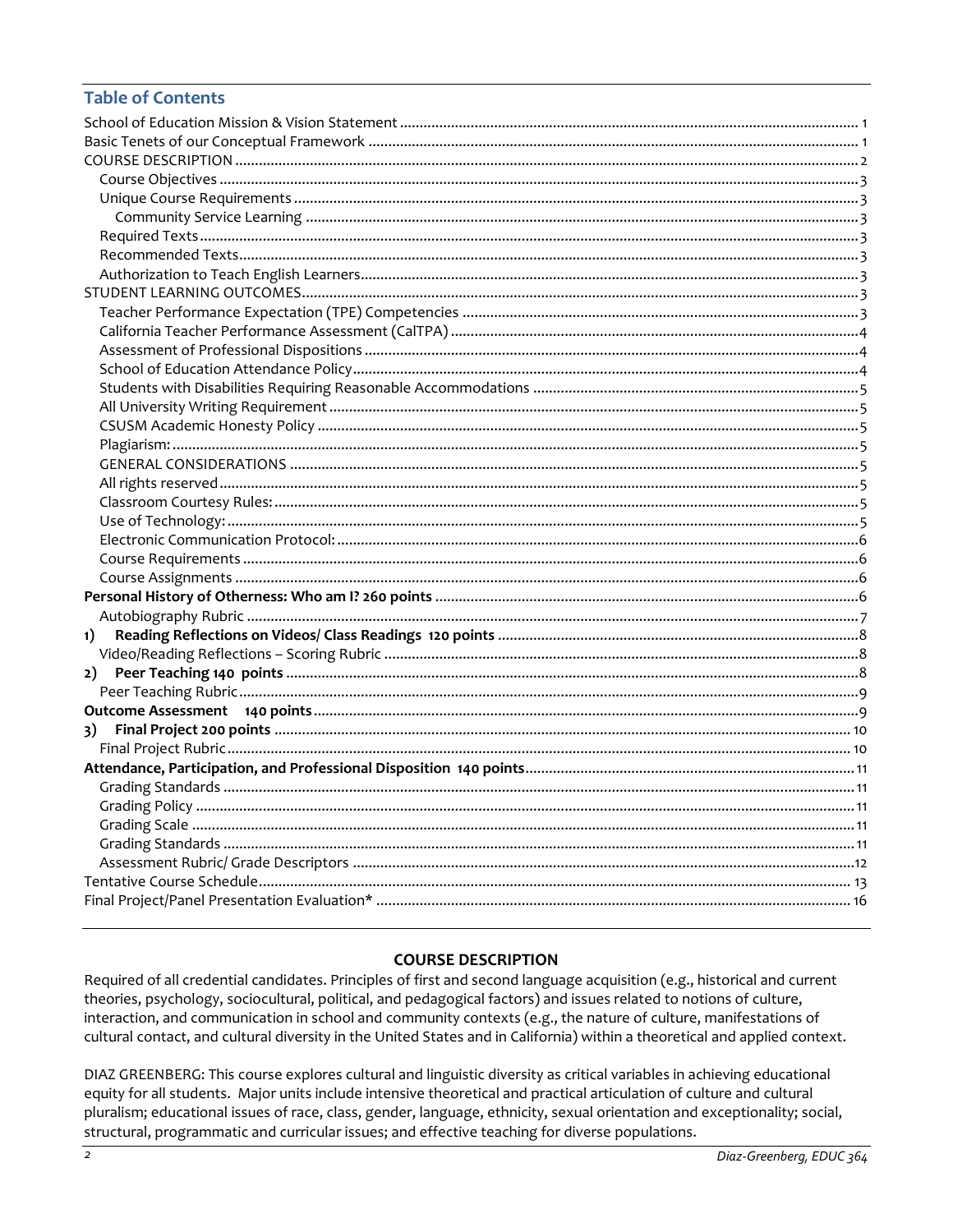# <span id="page-2-0"></span>**Course Objectives**

Students completing EDUC 364 will be able to demonstrate:

- Developing competencies TPE15: social justice and equity;
- Understanding of various concepts of culture and cultural contact, and their applicability to learning and teaching, curricular development, and educational reform
- Understanding of cultural diversity in the United states and California;
- Understanding of the historical and contemporary contexts for multicultural education and the relationship existent between multicultural education and bilingual education.
- General familiarity with cultural responsive pedagogy and the various instructional methods and materials appropriate for use in multilingual/multicultural settings.
- Understanding of gay, lesbian, bisexual and transgender students, teachers, and families;
- Understanding of marginalized student populations
- To gain an understanding of "at risk" youth and foster children

### <span id="page-2-1"></span>**Unique Course Requirements**

### <span id="page-2-2"></span>**Community Service Learning**

Community Service Learning is an integral part of this class. Community Service Learning engages students in active learning experiences that enhance classroom instructional activities, while addressing social, economic, political, health, and environmental needs of people in the community. Students learn while doing and while reflecting on what they do.

### **Required Texts**

<span id="page-2-3"></span>• Nieto, S., and Bode, P. (2012). *Affirming Diversity: The Sociopolitical Context of Multicultural Education*. Boston: Pearson Education, Inc.

#### **Recommended Texts**

<span id="page-2-4"></span>Villaseñor, V. (2004). *Burro Genius*

### **Authorization to Teach English Learners**

<span id="page-2-5"></span>This credential program has been specifically designed to prepare teachers for the diversity of languages often encountered in California public school classrooms. The authorization to teach English learners is met through the infusion of content and experiences within the credential program, as well as additional coursework. Candidates successfully completing this program receive a credential with authorization to teach English learners. *(Approved by CCTC in SB 2042 Program Standards, August 02)*

*NOTE: CTEL CANDIDATES ONLY: CTEL candidates will need to upload their graded CTEL signature assignment (with a passing grade or rubric indicating passing grade) to their CTEL electronic portfolio upon completion of this course. CTEL Program Coordinator will then review the candidate's CTEL standards in their electronic portfolio in order to fulfill their certification requirements for the California State Department of Education. For further clarification*, *please contact Ana Hernandez, CTEL Program Coordinator, a[t ahernand@csusm.edu.](mailto:ahernand@csusm.edu)*

# **STUDENT LEARNING OUTCOMES**

### **Teacher Performance Expectation (TPE) Competencies**

<span id="page-2-7"></span><span id="page-2-6"></span>This course is designed to help teachers seeking the Multiple or Single Subject(s) Credential to develop the skills, knowledge, and attitudes necessary to assist schools and districts in implementing an effective program for all students. The successful candidate will be able to merge theory and practice in order to realize a comprehensive and extensive educational program for all students. The course objectives, assignments, and assessments have been aligned with the CCTC standards for the Multiple and Single Subject(s) Credential. You can incorporate artifacts from this class into your final comprehensive portfolio. The following TPE is addressed in this course: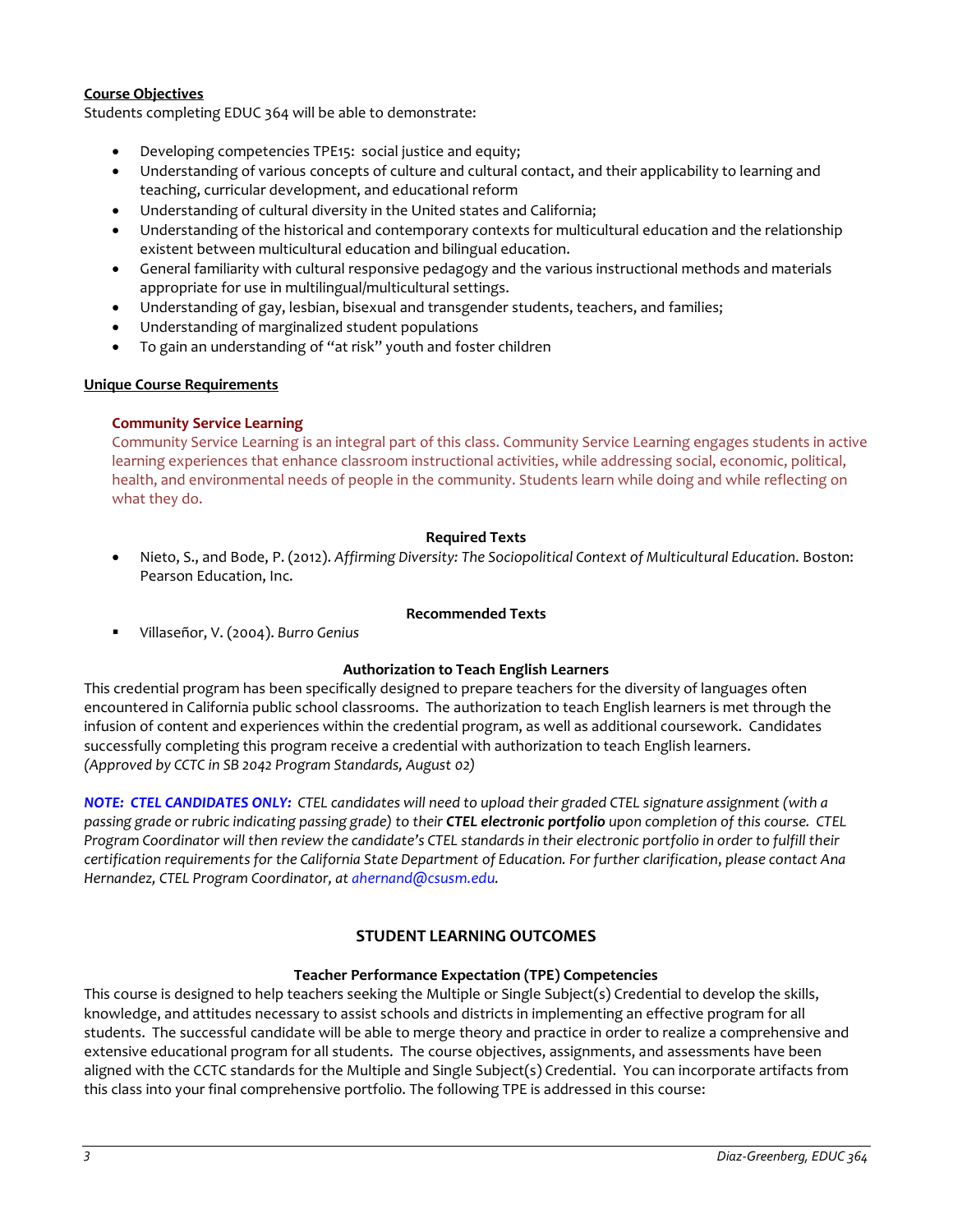# • **TPE 15: Social Justice and Equity**

Teacher candidates will be able to identify issues of social justice and equity in the classroom and can apply appropriate instructional strategies to ensure equal outcomes for diverse students. They will be familiar with ideas, definitions, and major theorists in the fields of multicultural education, social reconstruction, and democratic education. Pluralism and divergent perspectives on educating students will be the foundation of designing effective lessons and instructional practices for diverse students. Candidates will understand when and how to collaborate with others, especially curriculum specialists, community leaders, and parents on preparing relevant and appropriate instructional activities, curricular units, and school structures that would provide equitable outcomes for students from different linguistic, cultural, and social economic backgrounds.

# **California Teacher Performance Assessment (CalTPA)**

<span id="page-3-0"></span>Beginning July 1, 2008 all California credential candidates must successfully complete a state-approved system of teacher performance assessment (TPA), to be embedded in the credential program of preparation. At CSUSM this assessment system is called the CalTPA or the TPA for short.

To assist your successful completion of the TPA, a series of informational seminars are offered over the course of the program. TPA related questions and logistical concerns are to be addressed during the seminars. Your attendance to TPA seminars will greatly contribute to your success on the assessment.

Additionally, SoE classes use common pedagogical language, lesson plans (lesson designs), and unit plans (unit designs) in order to support and ensure your success on the TPA and more importantly in your credential program.

The CalTPA Candidate Handbook, TPA seminar schedule, and other TPA support materials can be found on the SoE website: <http://www.csusm.edu/education/CalTPA/ProgramMaterialsTPA.html>

# **Assessment of Professional Dispositions**

<span id="page-3-1"></span>Assessing a candidate's dispositions within a professional preparation program is recognition that teaching and working with learners of all ages requires not only specific content knowledge and pedagogical skills, but positive attitudes about multiple dimensions of the profession. The School of Education has identified six dispositions – social justice and equity, collaboration, critical thinking, professional ethics, reflective teaching and learning, and life-long learning—and developed an assessment rubric. For each dispositional element, there are three levels of performance *unacceptable*, *initial target*, and *advanced target*. The description and rubric for the three levels of performance offer measurable behaviors and examples.

The assessment is designed to provide candidates with ongoing feedback for their growth in professional dispositions and includes a self-assessment by the candidate. The dispositions and rubric are presented, explained and assessed in one or more designated courses in each program as well as in clinical practice. Based upon assessment feedback candidates will compose a reflection that becomes part of the candidate's Teaching Performance Expectation portfolio. Candidates are expected to meet the level of *initial target* during the program.

### **School of Education Attendance Policy**

<span id="page-3-2"></span>Due to the dynamic and interactive nature of courses in the School of Education, all candidates are expected to attend all classes and participate actively. At a minimum, candidates must attend more than 80% of class time, or s/he may not receive a passing grade for the course at the discretion of the instructor. Individual instructors may adopt more stringent attendance requirements. Should the candidate have extenuating circumstances, s/he should contact the instructor as soon as possible. *(Adopted by the COE Governance Community, December, 1997).*

This Course: Students are encouraged and expected to attend all sessions during the course, however, since we all have busy lives, and unforeseeable circumstances sometimes get in the way of our plans, one absence will be excused without penalty. For each additional absence, there will be a reduction of one letter grade in this class (two absences = A, four absences=B.) In regards to partially missed sessions, for every 30 minutes that a student is not in class, their grade in this category will be reduced by 20%. **Missing more than five class sessions, (including late arrivals and departures), will result in not receiving a passing grade**. Please remember to sign in for each class session.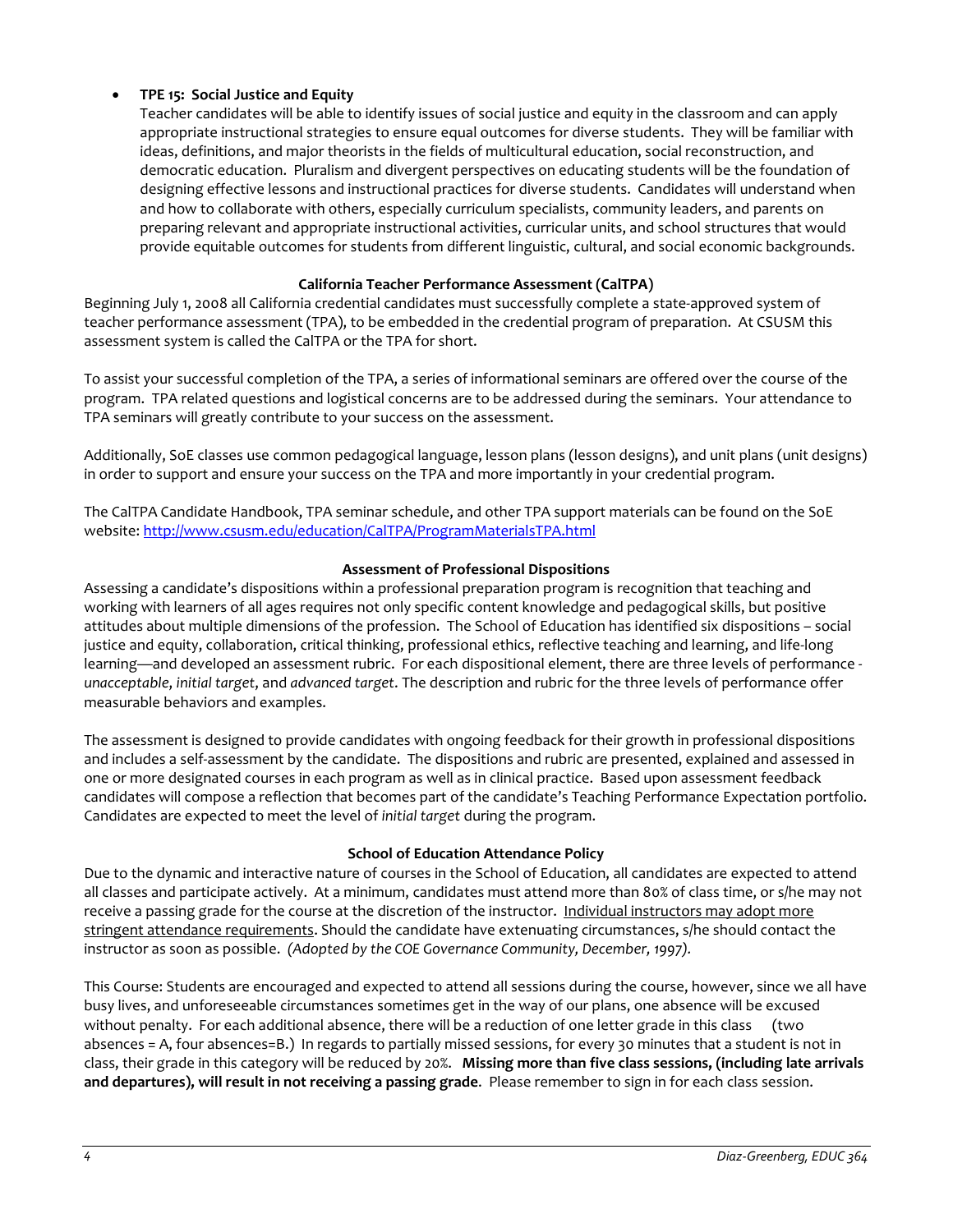## **Students with Disabilities Requiring Reasonable Accommodations**

<span id="page-4-0"></span>Candidates with disabilities who require reasonable accommodations must be approved for services by providing appropriate and recent documentation to the Office of Disable Student Services (DSS). This office is located in Craven Hall 4300, and can be contacted by phone at (760) 750-4905, or TTY (760) 750-4909. Candidates authorized by DSS to receive reasonable accommodations should meet with their instructor during office hours or, in order to ensure confidentiality, in a more private setting.

# **All University Writing Requirement**

<span id="page-4-1"></span>The writing requirements for this class will be met as described in the assignments. Every course at the university, including this one must have a writing requirement of at least 2500 words.

## **CSUSM Academic Honesty Policy**

<span id="page-4-2"></span>"Students will be expected to adhere to standards of academic honesty and integrity, as outlined in the Student Academic Honesty Policy. All written work and oral presentation assignments must be original work. All ideas/materials that are borrowed from other sources must have appropriate references to the original sources. Any quoted material should give credit to the source and be punctuated with quotation marks.

Students are responsible for honest completion of their work including examinations. There will be no tolerance for infractions. If you believe there has been an infraction by someone in the class, please bring it to the instructor's attention. The instructor reserves the right to discipline any student for academic dishonesty in accordance with the general rules and regulations of the university. Disciplinary action may include the lowering of grades and/or the assignment of a failing grade for an exam, assignment, or the class as a whole."

Incidents of Academic Dishonesty will be reported to the Dean of Students. Sanctions at the University level may include suspension or expulsion from the University.

### <span id="page-4-3"></span>**Plagiarism:**

As an educator, it is expected that each candidate will do his/her own work, and contribute equally to group projects and processes. Plagiarism or cheating is unacceptable under any circumstances. If you are in doubt about whether your work is paraphrased or plagiarized see the Plagiarism Prevention for Students website [http://library.csusm.edu/plagiarism/index.html.](http://library.csusm.edu/plagiarism/index.html) If there are questions about academic honesty, please consult the University catalog.

### **GENERAL CONSIDERATIONS**

### <span id="page-4-5"></span><span id="page-4-4"></span>**All rights reserved**

As instructor of record, I reserve the right to change, add to, or delete any and all materials.

### <span id="page-4-6"></span>**Classroom Courtesy Rules:**

Please turn off or silence your cellular phones Please refrain from texting and engaging in inappropriate use of a computer during class. If you choose to bring food, please make sure that it does not interfere with presentations or instruction. Please refrain from having private conversations during class. *Note: Lack of compliance with the above listed rules will hinder you final grade.*

### <span id="page-4-7"></span>**Use of Technology:**

Candidates are expected to demonstrate competency in the use of various forms of technology (i.e. word processing, electronic mail, Moodle, use of the Internet, and/or multimedia presentations). Specific requirements for course assignments with regard to technology are at the discretion of the instructor. Keep a digital copy of all assignments for use in your teaching portfolio. All assignments will be submitted online, and some will be submitted in hard copy as well. Details will be given in class.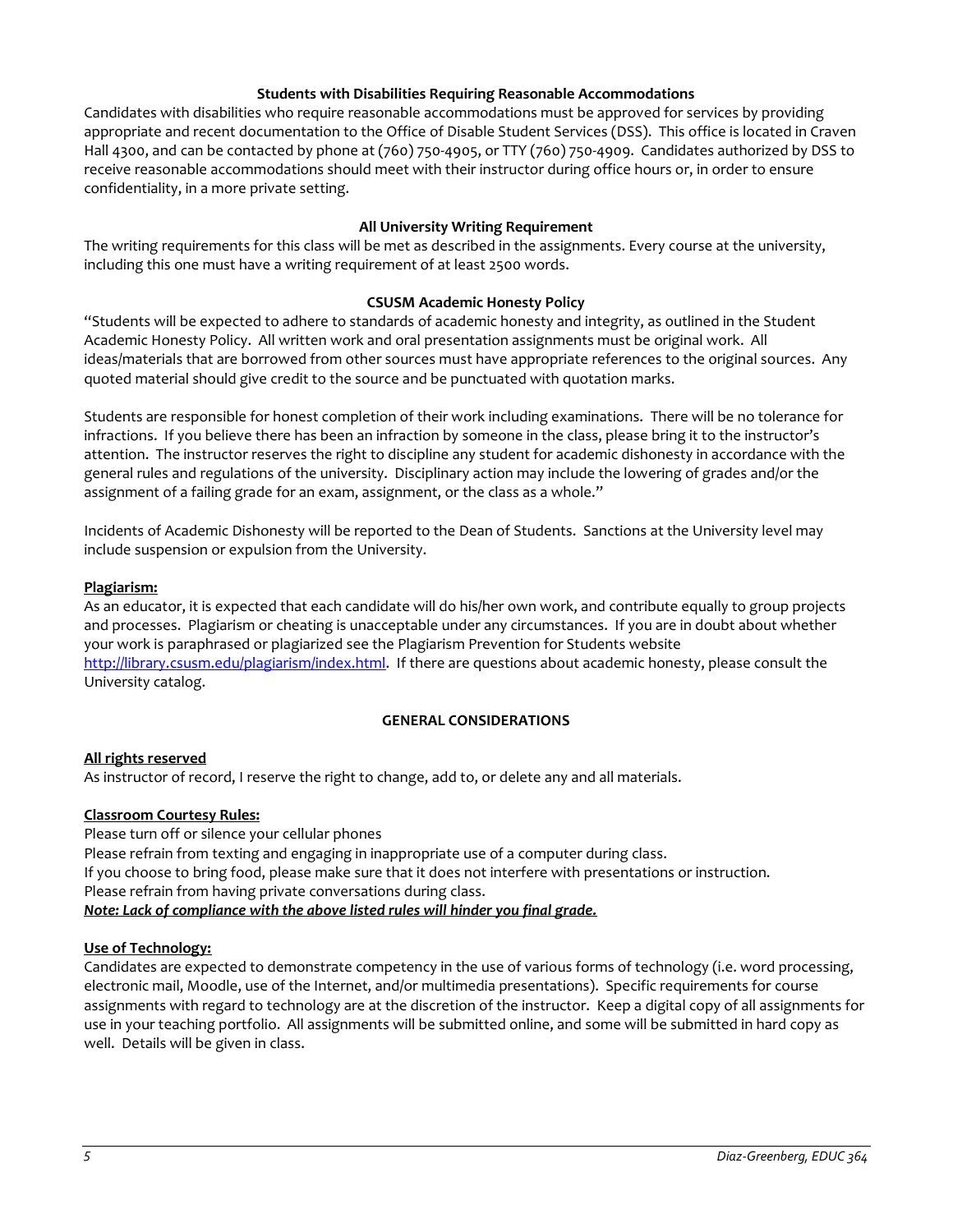# <span id="page-5-0"></span>**Electronic Communication Protocol:**

Electronic correspondence is a part of your professional interactions. If you need to contact the instructor, e-mail is often the easiest way to do so. It is my intention to respond to all received e-mails in a timely manner. Please be reminded that e-mail and on-line discussions are a very specific form of communication, with their own nuances and etiquette. For instance, electronic messages sent in all upper case (or lower case) letters, major typos, or slang, often communicate more than the sender originally intended. With that said, please be mindful of all e-mail and on-line discussion messages you send to your colleagues, to faculty members in the School of Education, or to persons within the greater educational community. All electronic messages should be crafted with professionalism and care. Things to consider:

- Would I say in person what this electronic message specifically says?
- How could this message be misconstrued?
- Does this message represent my highest self?
- Am I sending this electronic message to avoid a face-to-face conversation?

In addition, if there is ever a concern with an electronic message sent to you, please talk with the author in person in order to correct any confusion.

# <span id="page-5-2"></span><span id="page-5-1"></span>**Course Requirements Course Assignments** 1. Personal History of Otherness 260 points 2. Video/Reading Reflections 140 points 3. Peer Teaching Demonstration 140 points 4. Foster Youth Reflection/Outcome Assessment 140 points 5. Final Project 200 points 6. Attendance, Participation, Professional Disposition 120 points

1000 points possible

### <span id="page-5-3"></span>**Personal History of Otherness: Who am I? 260 points**

# "In order to learn to teach in a society that is increasingly culturally and linguistically diverse, prospective teachers . . . need opportunities to examine much of what is usually unexamined in the tightly braided relationships of language, culture, and power in schools and schooling. This kind of examination inevitably begins with our own histories as human beings and as educators--our own cultural, racial, and linguistic backgrounds and our own experiences as raced, classed, and gendered children, parents, and teachers in the world. It also includes a close look at the tacit assumptions we make about the motivations and behaviors of other children, other parents, and other teachers and about the pedagogies we deem most appropriate for learners who are like us and who are not like us" Cochran-Smith (1993). *Color blindness and basket making are not the answers: Confronting the dilemmas of race, culture, and language diversity in teacher education.*

This assignment gives you the chance to analyze your personal history as you see yourself in terms of the eight categories of otherness: race/ethnicity, gender, religion, sexual orientation, socioeconomic status, age, physical/mental ability, and language. Throughout this analysis you will also provide an overview of your family/social context as well as a final reflection on what you learned during this critical reflection. This information will help you learn about yourself as you discover how others view you in our society, how your future students might view you, and how you might view your students from diverse backgrounds.

This is a two-part assignment consisting of 1) a written outline of who you are and who composes your family tree and 2) a presentation to be shared in class with the rest of the group. This presentation can be done through a Power Point, iMovie, or any other format that fits your needs.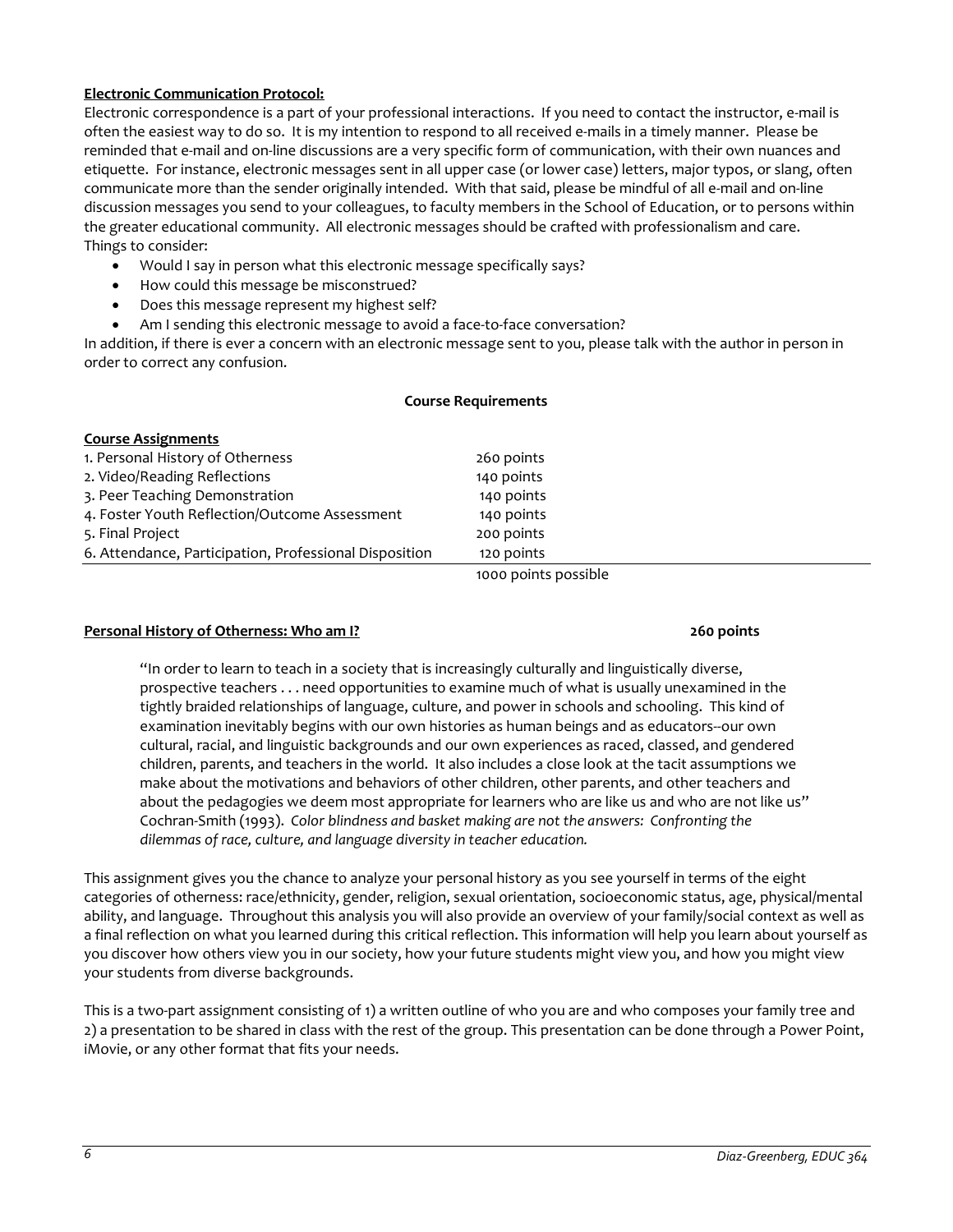For this assignment you will first write an outline about a) your own life, describing the experiences that have shaped your views of race, culture, and issues of diversity, and b) a family 'tree'. For part (1) you will need to reflect on your own experiences in terms of your cultural reference, your family background, your interactions with others unlike yourself, and other factors determined by your own circumstances and your upbringing. In this assignment, you will explore within yourself, and commit to written form, (a) your identity as a learner, (b) how this affects your potential as a teacher, (c) and your identity as a member of a particular cultural/racial/ethnic group. Include SPECIFIC examples of events and situations that you feel shaped your views on these issues. Be sure to situate your examples in the context of assumptions about schooling and education. To the extent possible, relate your experiences to the theory and praxis in readings, class discussions and activities.

For part (2) you will need to construct a family 'tree' that includes as much information as you can gather about your family background including religious affiliation, ethnicity, culture, language(s), country of origin, education/occupation and any other information you think is of interest and value. By researching and studying one's own background it is possible to gain an appreciation about ways in which we share many similarities and differences.

Once you have done the outline you will need to find a format to present it to the class. You will present a synopsis of your personal history and family background, accompanied by appropriate visual, aural and or tactile aids. The mode of presentation may include any form of multi-modal presentation. The format you use to present the information is up to you. It can be as formal as genealogical tree or informal as a narrative. Of course the depth of this report is somewhat limited by time constraints, personal resources and any information you may have collected prior to this assignment. Please indicate these limitations on your report. This presentation can only last a maximum of five minutes. You will need to time yourself/the length of your presentation ahead of time to make sure that you do not exceed the time frame assigned in consideration to the other students who are waiting to present. You need to reference readings from the class and/or your research review in your narrative, and can also include class discussions. This assignment is due on Cougar Courses by Sept 26. Class Presentations will be ongoing after this date.

Note: Samples of presentations done for this assignment will be available in class and on CC resources This assignment meets the university writing requirement of at least 2500 word paper for the course. Instructions are on Cougar Courses. Due to Cougar Courses on Sept. 26. Presentations will be done in class starting on that date and throughout the course of the semester.

<span id="page-6-0"></span>

| Autobiography Rubric |                          |                        |                        |                        |  |
|----------------------|--------------------------|------------------------|------------------------|------------------------|--|
|                      | <b>Excellent</b>         | Good                   | Fair                   | <b>Needs Work</b>      |  |
|                      |                          |                        |                        | or below               |  |
| Autobiography is     | Autobiography is at      | Autobiography is 4     | Autobiography is 3     | Autobiography is 2 or  |  |
| complete and is a    | least 5 paragraphs       | paragraphs             | paragraph              | less paragraphs        |  |
| minimum of 5         |                          |                        |                        |                        |  |
| paragraphs           |                          |                        |                        |                        |  |
| Autobiography        | Autobiography covers     | Autobiography          | Autobiography          | Autobiography covers   |  |
| contains the         | the years from birth     | covers the majority    | covers 70% of the      | less than 70% of the   |  |
| required elements    | until present and has at | of the elements but    | elements               | elements               |  |
|                      | least 5 items of         | not all of them        |                        |                        |  |
|                      | personal data.           |                        |                        |                        |  |
| Autobiography is     | Autobiography is         | Autobiography is       | Autobiography tries    | Autobiography          |  |
| organized and        | organized and flows      | organized              | to be organized and    | doesn't attempt to be  |  |
| flows effectively    | effectively              | somewhat, but could    | flow but does not      | organized or flow      |  |
|                      |                          | flow better            | succeed                |                        |  |
| Autobiography is     | Autobiography is neat    | Autobiography is       | Autobiography is       | Autobiography is not   |  |
| neat with no         | and spelling and         | neat, but there are 3- | not neat and 5-10      | neat and there are     |  |
| spelling or grammar  | grammar are correct      | 5 errors in spelling   | errors in spelling and | more than 10 errors in |  |
| errors               |                          | and grammar            | grammar                | spelling and grammar   |  |
| Autobiography is     | Autobiography is         | Autobiography          | Autobiography does     | Autobiography          |  |
| original and         | original creatively      | attempts to be         | not attempt to be      | wasn't turned in       |  |
| creatively compiled  | compiled                 | original and creative, | original or creative   |                        |  |
|                      |                          | but could be better    |                        |                        |  |

# **Autobiography Rubric**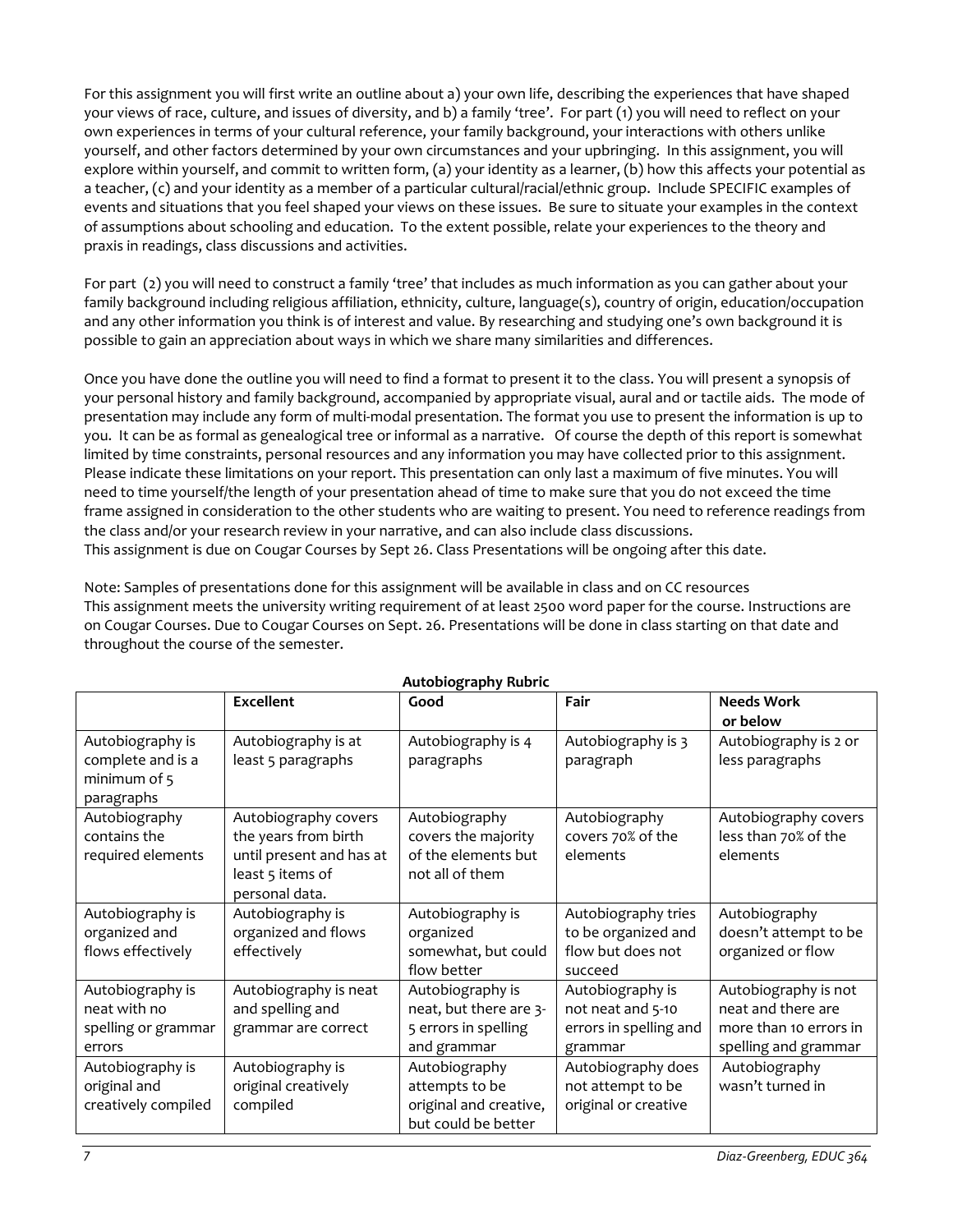# <span id="page-7-0"></span>**1) Reading Reflections on Videos/ Class Readings 120 points**

Submit four separate reflections commenting on four different course videos and two separate reflections on two course readings. Please include personal connections, explanations as to how and why your perspective as an educator has changed, or is changing, and what you think your next steps will be in understanding the needs of diverse students in relation to the video. Please focus on social justice and equity. Be introspective, addressing issues and experiences from the video that spark your imagination. Three entries are expected. Each submission is worth three points toward your grade. Connections to the course videos are a way to verify that the assigned videos have been viewed and analyzed.

Reflections based on your video/reading assignments are due on the dates listed on your course outline. Hard copies of each of the video/ reading reflections will be brought to class and discussed at the beginning of the session on which they are due. **Late reflections will be marked down**. Reflections **must** include: A written *summary and analysis* of one of the assigned readings that reflects understanding of the key concepts. Length: 1-2 typed pages maximum.

• The reflection must also include *connections* between the topics and teaching English Learners. Relate connections with specific examples from classroom observations, tutoring, volunteer work, or other personal experiences in diverse settings.

| Criteria                                      | Developing -                                                                                                                                                                                                                                                                    | Approaching –                                                                                                                                                                                                                                                | Meets –                                                                                                                                                                                                                                                        |
|-----------------------------------------------|---------------------------------------------------------------------------------------------------------------------------------------------------------------------------------------------------------------------------------------------------------------------------------|--------------------------------------------------------------------------------------------------------------------------------------------------------------------------------------------------------------------------------------------------------------|----------------------------------------------------------------------------------------------------------------------------------------------------------------------------------------------------------------------------------------------------------------|
| <b>TPE 15</b><br>Social Justice<br>and Equity | Candidate demonstrated<br>none/limited understanding<br>on valuing socially equitable<br>teaching, learning, and<br>schooling in a variety of<br>settings. Candidate<br>integrated none/limited<br>personal thoughts,<br>connections, & questions in<br>achieving new insights. | Candidate demonstrated some<br>understanding on valuing<br>socially equitable teaching,<br>learning, and schooling in a<br>variety of settings. Candidate<br>integrated some personal<br>thoughts, connections, &<br>questions in achieving new<br>insights. | Candidate demonstrated<br>understanding on valuing socially<br>equitable teaching, learning, and<br>schooling in a variety of<br>organizational settings. Candidate<br>integrated personal thoughts,<br>connections, & questions in<br>achieving new insights. |
| <b>Reflection</b><br><b>Guidelines</b>        | Candidate followed<br>none/limited directions on<br>how to structure and<br>submit reading reflection.<br>Candidate demonstrated<br>none/limited<br>engagement/participation<br>in group discussions.                                                                           | Candidate followed some<br>directions on how to structure<br>and submit reading reflection.<br>Candidate demonstrated some<br>engagement/participation in<br>group discussions.                                                                              | Candidate has followed all<br>directions on how to structure and<br>submit reading reflection.<br>Candidate demonstrated full<br>engagement & participation in<br>group discussions.                                                                           |

# <span id="page-7-1"></span>**Video/Reading Reflections – Scoring Rubric**

# <span id="page-7-2"></span>**2) Peer Teaching 140 points**

You are required to sign up with a peer-teaching group. Your group will be responsible for teaching your classmates the assigned material in *Affirming Diversity* for one session of the course. Groups will be formed on the second day of class. Each group should have three to five members. All group members are responsible for reading and analyzing a specific chapter of the textbook. Your group will condense the information from your assigned chapter in such a way as to make the content assessable to your classmates. You will provide a 15-20 minute discussion that is interactive and should engage the class and allow us to examine the material in a meaningful way that promotes critical thinking and varied perspectives. You may also share additional resources found related to the topics.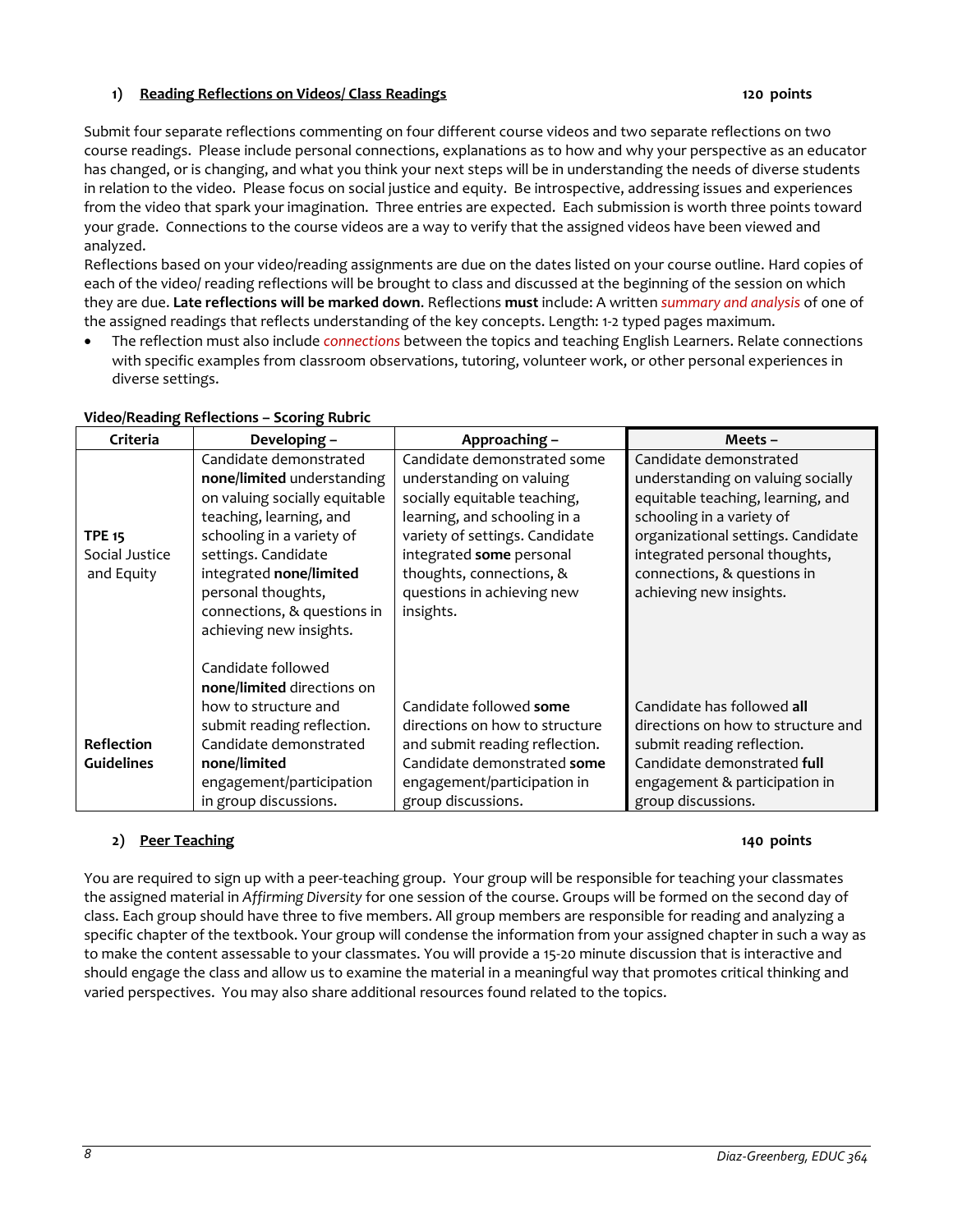<span id="page-8-0"></span>

| <b>Peer Teaching Rubric</b> |                                                                 |                                                                                                                                                                                                                   |                                                                                                                                                   |  |
|-----------------------------|-----------------------------------------------------------------|-------------------------------------------------------------------------------------------------------------------------------------------------------------------------------------------------------------------|---------------------------------------------------------------------------------------------------------------------------------------------------|--|
| Rubric                      | <b>No Credit</b>                                                | <b>Partial Credit</b>                                                                                                                                                                                             | <b>Full Credit</b>                                                                                                                                |  |
|                             | $(o / 10$ points)                                               | $(6/10$ points)                                                                                                                                                                                                   | $(10/10$ points)                                                                                                                                  |  |
| Summary                     | Chapter review did not<br>include a summary of<br>the chapter   | Chapter review included a partial<br>summary of the chapter - listener<br>could not fully understand the<br>research                                                                                              | Chapter review included a full<br>summary of the chapter-the<br>listener can fully understand the<br>research                                     |  |
| <b>Analysis</b>             | Chapter review did not<br>include an analysis of<br>the chapter | Chapter review included a partial<br>analysis of the chapter- the student<br>provided a surface analysis of the<br>significance of the chapter that did not<br>show his/her full understanding of the<br>research | Chapter review included a full<br>analysis of the chapter - the<br>student provided an in-depth<br>analysis of the significance of the<br>chapter |  |

# <span id="page-8-1"></span>**Outcome Assessment 140 points**

This is your opportunity to examine your own learning. You will select the most important learning or closely related sets of learning you have acquired during the course Please write a 2 page journal type entry reflection based upon a) what you learned b) how you knew you were learning something of significance (assessing your own learning) c) how this learning will shape your attitudes and demonstrated behaviors as a teacher or in a future intercultural interaction d) how you will demonstrate overall "cultural competence" as this definition is developed in class.

Emphasis is placed on your ability to synthesize data around the topic you select, your depth of reflective analysis, your ability to articulate the cognitive, behavioral, and affective domains of your learning, and the relationship of this topic to your future growth and professional practice. This paper is due on the last day of class.

| Criteria    | <b>Outstanding</b>                                                                                                                                                                                                                                                                                                                  | <b>Proficient</b><br>в                                                                                                                                                                                                                                                                                                                        | <b>Basic</b>                                                                                                                                                                                                                        | <b>Below Expectations</b>                                                                                                                                        |
|-------------|-------------------------------------------------------------------------------------------------------------------------------------------------------------------------------------------------------------------------------------------------------------------------------------------------------------------------------------|-----------------------------------------------------------------------------------------------------------------------------------------------------------------------------------------------------------------------------------------------------------------------------------------------------------------------------------------------|-------------------------------------------------------------------------------------------------------------------------------------------------------------------------------------------------------------------------------------|------------------------------------------------------------------------------------------------------------------------------------------------------------------|
| Content     | Reflection conveys<br>extensive evidence of a evidence of a personal<br>personal response to<br>the issues raised in the<br>course materials.<br>Student demonstrates<br>personal growth and<br>awareness<br>Reflects well on own<br>work, demonstrates a<br>range of meta-<br>cognitive practices and<br>provides many<br>examples | Reflection conveys<br>response to the issues<br>raised in the course<br>materials. Student<br>demonstrates that<br>he/she is beginning to<br>develop new ways of<br>reflecting on their<br>world<br>Demonstrates an ability<br>to reflect on own work.<br>Provides examples<br>consistently. Begins to<br>demonstrate good<br>meta-cognition. | Analysis conveys<br>little or some<br>evidence of a<br>personal response<br>to the<br>issues/concepts<br>raised in the<br>course materials.<br>Demonstrates an<br>ability to reflect on<br>own work but<br>provides few<br>examples | No personal response is made<br>to the issues/concepts raised<br>in the course materials. Does<br>not reflect on own work at all<br>and no examples are provided |
| <b>Text</b> | Is able to make<br>inferences well and<br>comprehends deeper<br>meaning, consistently<br>demonstrating insight<br>and their relevance to<br>the world and society                                                                                                                                                                   | Is able to make<br>inferences and<br>comprehends deeper<br>meaning on most<br>occasions. Relates texts make connections<br>and issues raised to<br>other texts consistently                                                                                                                                                                   | Demonstrates<br>some basic<br>comprehension of<br>texts but does not<br>with the bigger<br>picture.                                                                                                                                 | Is not comprehending or<br>reflecting on what is read or<br>viewed                                                                                               |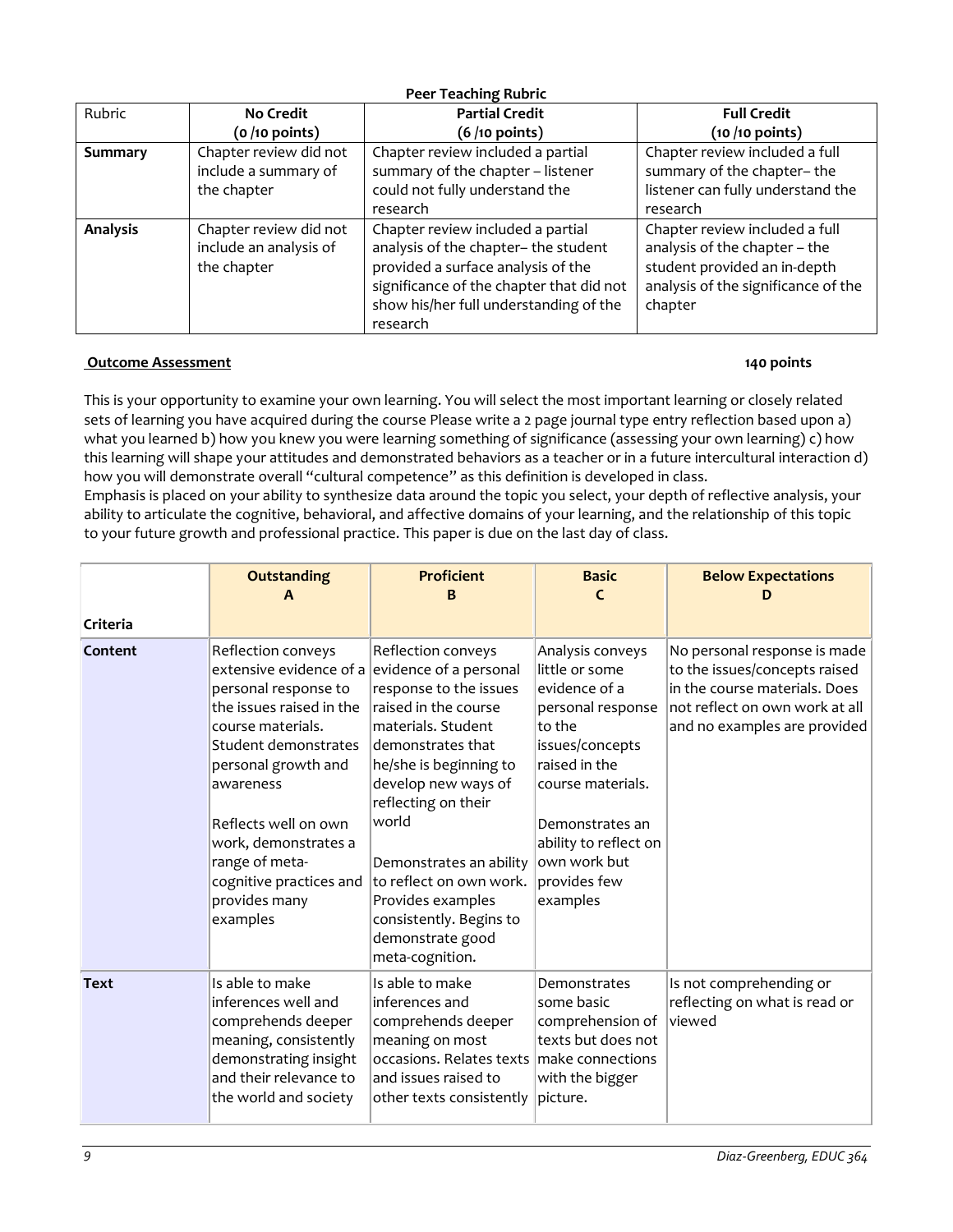| <b>Tasks</b> | Work demonstrates     | Work demonstrates    | Little effort was | Very little effort was made to |
|--------------|-----------------------|----------------------|-------------------|--------------------------------|
|              | lthat much effort was | that some effort was | made to attempt   | attempt all tasks set          |
|              | made to attempt all   | made to attempt all  | all tasks set     |                                |
|              | tasks set, with some  | tasks set            |                   |                                |
|              | originality and extra |                      |                   |                                |
|              | linitiative           |                      |                   |                                |
|              |                       |                      |                   |                                |

# <span id="page-9-0"></span>**3) Final Project 200 points**

Choose one of the following activities. All students will make a **10 minute presentation** and a write up. You may work independently but you are encouraged to work in small groups of three or four students. Groups need to be formed by the third week of class and the names of all group members must be submitted to the instructor via e-mail using the word GROUP as the subject. Presentations are due

A. *Visit the Museum of Tolerance in Los Angeles*: This includes the Simon Wiesenthal Center

(http://www.museumoftolerance.com) Write a three to four page reflective paper describing the experience and develop a lesson plan for a grade level that you would like to teach or, after visiting the Museum, write a three page reflective paper and prepare a Power Point presentation to be delivered orally in class.

B. *Simulation Game/ Simulation Exercise*: Develop a game or an exercise that increases the awareness of your students in working with culturally diverse groups, or with students with exceptional needs. Your target group should be the age group that you plan on teaching. Please make your game/ exercise complete; that is, it should be ready to function when you present in class. For your presentation you will want to have the objective of the game/exercise, how it functions, the rules, etc. Come to class, briefly tell us about the steps that you took to create it and then let the class use it. Debrief as necessary. Prepare a one and a half to two- page paper describing the who, what, where, how and why of your game/ exercise.

C. *School diversity assessment*: Working with at least two classmates, provide a research-based assessment of three or more schools from the same district. This assessment will be a comparison of academic achievement, staff characteristics, community resources, and parental involvement/outreach programs at the sites. Your final project may take the form of a PowerPoint, movie, poster, or some other type of creative way to present the information. More detailed directions, examples, and a rubric for grading assignment will be given in class.

D. *Self-designed project*: You may design your own project addressing a significant issue related to the course. You may utilize video, computer simulation, art and crafts, theater, etc. Please submit a 3-5 page written description of its design and significance in dealing with individuals from culturally diverse backgrounds. Students that choose this option are required to submit a brief proposal to the instructor no later than session eight outlining what you intend to do as a project, purpose, etc.

<span id="page-9-1"></span>

| <b>Final Project Rubric</b> |                          |                             |                              |  |  |
|-----------------------------|--------------------------|-----------------------------|------------------------------|--|--|
| Level 1                     | Level 2                  | Level 3                     | Level 4                      |  |  |
| The majority of the         | Many of the *assignment  | Some *assignment            | All *assignment components   |  |  |
| *assignment components      | components are not       | components are not          | are fully addressed, and the |  |  |
| are poorly developed.       | adequately addressed, or | adequately addressed or are | assignment is submitted by   |  |  |
| Many of the *assignment     | a few components are     | omitted, or the assignment  | the due date.                |  |  |
| components are not          | poorly developed.        | is adequate but submitted   |                              |  |  |
| adequately addressed, or    |                          | two weeks late.             |                              |  |  |
| a few components are        |                          |                             |                              |  |  |
| poorly developed.           |                          |                             |                              |  |  |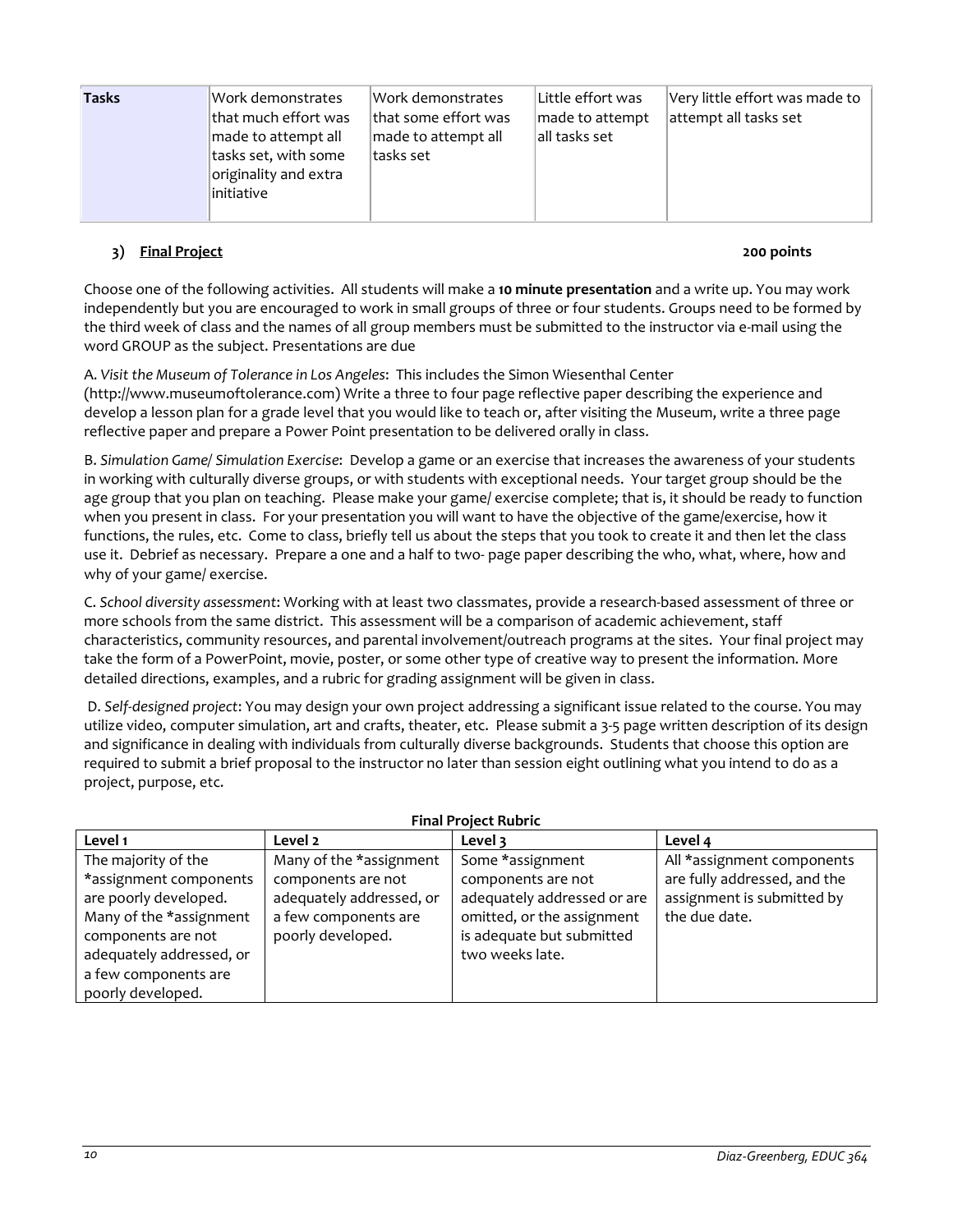# <span id="page-10-0"></span>**Attendance, Participation, and Professional Disposition 140 points**

First is the expectation that you will attend all class sessions prepared to actively participate in class activities, group and individual sharing, and discussions on various topics and assigned reading. Please see the guidelines for the School of Education Attendance Policy and the attendance requirements for this course on page 2 of this syllabus. Please communicate any attendance issues directly with the instructor

Your professional disposition is related to how you conduct yourself in class in relation to social justice and equity, collaboration, critical thinking, professional ethics, reflective teaching and learning, and life-long learning. Respect, professionalism, and when appropriate, charity, are necessary for a positive, healthy learning environment. All students are entitled to their opinions. Students demonstrating negative attitudes and /or disruptive behavior will not be tolerated under any circumstances and will be referred immediately to the University Dean of Student Affairs and/or the CoEHHS Associate Dean. Grades and course credit may be affected by inappropriate professional dispositions and/or behavior.

# **Format for written Assignments**

- Word–processed (Please use Microsoft Word or a compatible program that can be opened with Word such as Open Office.org which can be downloaded for free) Note: Assignments done in Google docs might not open properly in classroom container. Please convert to pdf/text before uploading anything done with Google docs!
- 1" margins, double-spaced, 12 point in a standard font
- Correct use of grammar, spelling and punctuation.
- Submit assignments on time (late submission = one grade reduction for each session
- Name and date on papers (typed in)
- References and citations in APA format

# **Electronic Submission of Assignments**

All assignments are to be turned into the Moodle shell (a.k.a. Cougar Course) on time. Points will be deducted for late submissions, as the work you do is essential to the discussions conducted in this course. Make sure you turn in the assignments in Word, 12 font, in Times New Roman. In addition, a hard copy must be given to the instructor on the day the assignment is due.

### **Grading Standards**

### <span id="page-10-2"></span><span id="page-10-1"></span>**Grading Policy**

- All required work must be submitted on time.
- One complete grade will be deducted on an assignment for late submission.
- All work must be submitted electronically to class Moodle page. Additionally, a hard-copy of each assignment needs to be given to the instructor.

## <span id="page-10-3"></span>**Grading Scale**

Grades will be determined by the total number of points earned (1000 points possible):  $A = 900 - 1000$ ,  $B = 800 - 890$ ,  $C = 700 - 790$ ,  $D = 600 - 690$ ,  $F = 0 - 590$ 

### <span id="page-10-4"></span>**Grading Standards**

All students will come prepared to class; readings and homework assignments are listed on the dates on which they are due. All required work is expected to be on time. One grade level will be deducted for each class meeting for which it is late (e.g., an "A" assignment that is submitted one class session late will be marked down to a "B"). Unless prior instructor approval is secured, assignments will not be accepted three class sessions after which they are due. Exceptions will be handled on a case-by-case basis, as determined by the instructor.

It is expected that students will proofread and edit their assignments prior to submission. Students will ensure that the text is error- free (grammar, spelling), and ideas are logically and concisely presented. The assignment's grade will be negatively affected as a result of this oversight. Each written assignment will be graded approximately 80% on content and context (detail, logic, synthesis of information, depth of analysis, etc.), and 20% on mechanics (grammar, syntax, spelling, format, uniformity of citation, etc.). All citations, where appropriate, will use American Psychological Association (APA) format. Consult American Psychological Association (APA) Manual, 5th edition for citation guidance.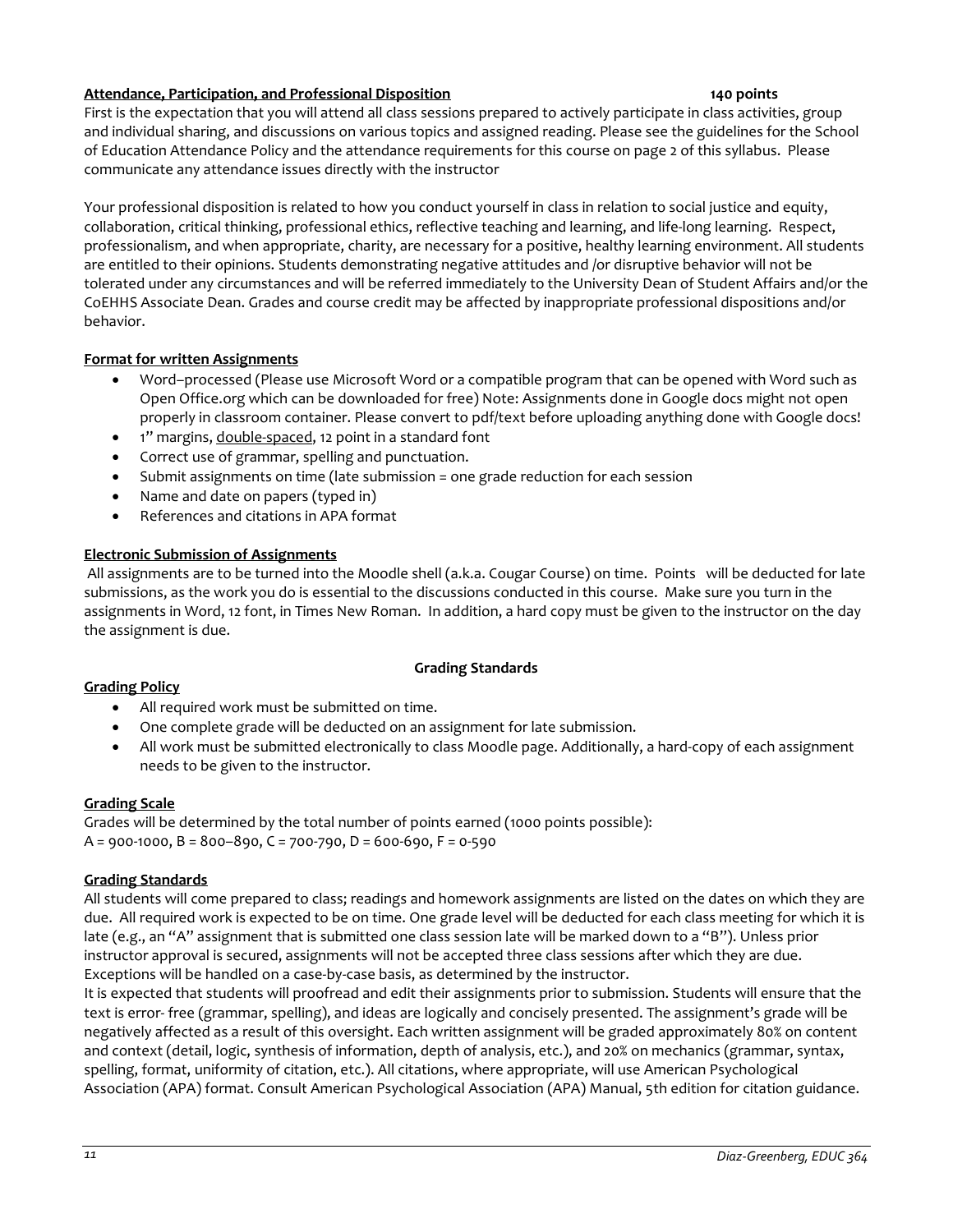Grading will also include a component of "professional demeanor." Students will conduct themselves in ways that are generally expected of those who are entering the education profession. This includes but is not limited to:

- On-time arrival to all class sessions;
- Advance preparation of readings and timely submission of assignments;
- Respectful participation in all settings (e.g., whole group, small group, in/outside of class)

### <span id="page-11-0"></span>**Assessment Rubric/ Grade Descriptors**

**A=Exceeds Expectations:** The student consistently performs and participates in an **exemplary** manner. Each assignment receives in-depth exploration and reflection based upon research, observations and classroom implementation, when possible. All work is submitted in a professional manner using APA style when appropriate. Presentations are consistent with professional expectations, providing appropriate visual aids, appropriate handouts, and are well prepared. Professional and responsible behavior, including timely attendance and submission of assignments, are practiced in a consistent manner.

**B=Adequately Meets Expectations**: The student meets outcomes expectations in a **satisfactory** manner. Each assignment is based upon research, observations and classroom implementation, when possible. Generally, work is submitted in a professional manner using APA style when appropriate. Generally, presentations are consistent with professional expectations, providing appropriate visual aids, appropriate handouts, and are well prepared. Most of the time, professional and responsible behavior, including timely attendance and submission of assignments, are practiced in a consistent manner.

**C=Minimal Performance:** The student's skills are weak and do not meet expectations. Each assignment is based upon opinion rather than research, theory, and best practices. Reflection is shallow. Assignments are submitted without APA style, thorough proofreading and organization. The student needs a great deal of guidance. The student is consistently late with work and has classroom attendance problems.

**"D" or "F" students** fail to meet the minimum requirements of a "C." The specific grade will be determined based on rate of assignment completion, attendance, etc.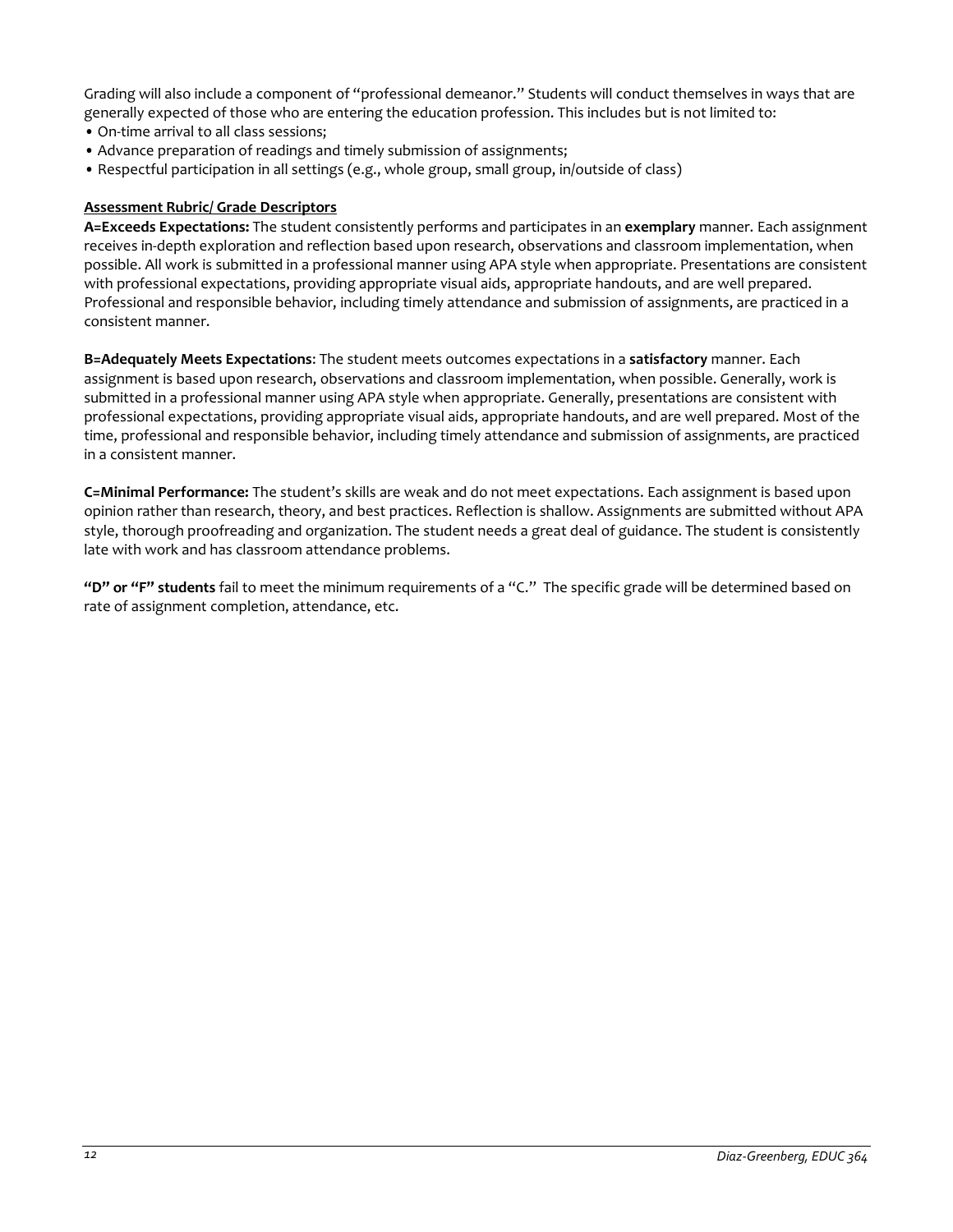# **Tentative Course Schedule**

<span id="page-12-0"></span>The professor reserves the right to modify the schedule when deemed appropriate. Items are suggestive, and delivery depends on available time. Furthermore, the instructor reserves the right to change, delete, or add items at any time

| Week   | Date                                                                                   | <b>Topics</b>                                                                                                                  | Readings and Assignments Due                                                             |
|--------|----------------------------------------------------------------------------------------|--------------------------------------------------------------------------------------------------------------------------------|------------------------------------------------------------------------------------------|
| Week 1 | Topic 1: Tuesday, August 27                                                            | Introductions<br>Syllabus                                                                                                      | Bring a copy of the syllabus to<br>class or have it accessible on a<br>laptop or tablet. |
|        | Topic 2: Thursday, August 29                                                           | What is culture?<br>Video-Race: The Power of an<br>Illusion                                                                    | Introduction to the concept of<br>culture                                                |
| Week 2 | Topic 3: Tuesday, September 3rdMulticultural Education<br>Topic 4: Thursday, September |                                                                                                                                | Read: Nieto Ch. 1-2 and<br>readings on Cougar Course                                     |
|        | 5th                                                                                    | Definitions of Culture                                                                                                         | How is culture defined?                                                                  |
| Week 3 | Topic 5: Tuesday, September 10                                                         | Peer Teaching: Racism,<br>Discrimination, and<br>Expectations of Students'<br>Achievement                                      | Read: Nieto Ch. 3 and readings<br>on Cougar Course                                       |
|        | Topic 6: Thursday, September<br>$12*$                                                  | Conceptions and<br>misconceptions of culture<br><b>Cultural Terms</b>                                                          |                                                                                          |
| Week 4 | Topic 7: Tuesday, September 17                                                         | Cultural Issues in Education and<br>Society                                                                                    |                                                                                          |
|        | Topic 8: Thursday, September 19 Peer Teaching: Structural and                          | Organizational Issues in<br><b>Classrooms and Schools</b><br><b>GATE Students</b>                                              | Read: Nieto Ch. 4 and readings<br>on Cougar Courses                                      |
| Week 5 |                                                                                        | Topic 9: Tuesday, September 24 Peer Teaching: Culture, Identity,Read: Nieto Ch. 5 and readings<br>and Learning; Discrimination | on Cougar Course                                                                         |
|        | Topic 10: Thursday, September<br>26                                                    | Cultural contact, cultural<br>diversity in the US and<br>California. Changing<br>Demographics.                                 | Due: Upload Personal History of<br>Otherness Assignment                                  |
| Week 6 | Topic 11: Tuesday, October 1                                                           | Peer Teaching: Linguistic<br>Diversity in U.S. Classrooms                                                                      | Read: Nieto Ch. 6 and readings<br>on Cougar Course                                       |
|        | Topic 12: Thursday, October 3rd                                                        | Peer Teaching: Understanding<br>Student Learning and School<br>Achievement                                                     | Read: Nieto chapter 7 and<br>readings on Cougar Course                                   |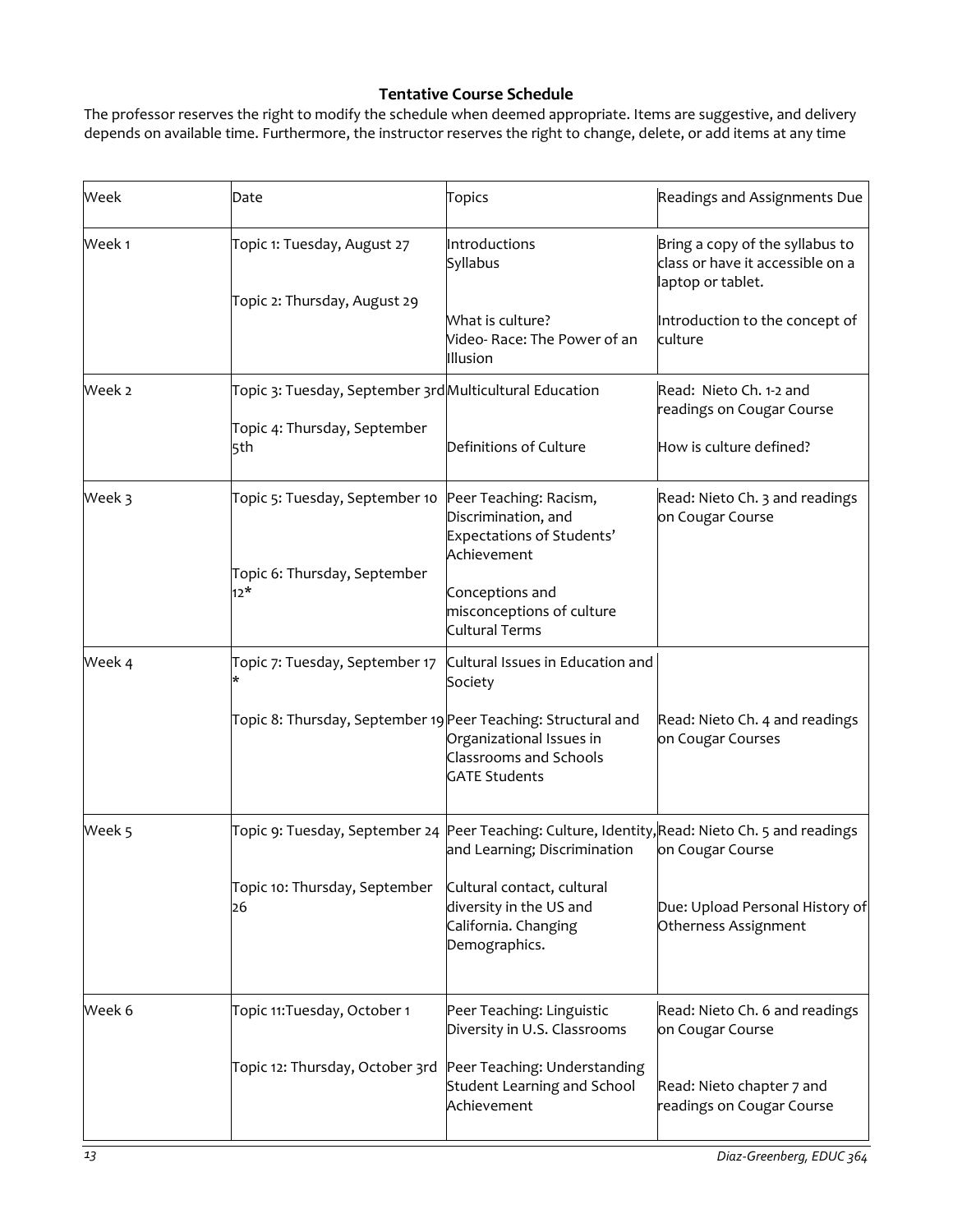| Topic 13: Tuesday, October 8*        | Society                                                                                                     |                                                                                                                                                                                                                                                                          |
|--------------------------------------|-------------------------------------------------------------------------------------------------------------|--------------------------------------------------------------------------------------------------------------------------------------------------------------------------------------------------------------------------------------------------------------------------|
| Topic 14: Thursday, October 10       | On-line                                                                                                     | Submit: Video Reflection on A<br><b>Class Divided</b>                                                                                                                                                                                                                    |
| Topic 15: Tuesday, October 15        | Peer Teaching: Learning from<br>Students                                                                    | Read: Nieto chapter 8 and<br>readings on Cougar Course<br>Submit: Reading Reflection                                                                                                                                                                                     |
| Topic 16: Thursday, October 17*      | On-line                                                                                                     | Submit: Video Reflection on In<br>the White Man's Image video                                                                                                                                                                                                            |
| Topic 17: Tuesday, October 22        | Peer Teaching: Adapting<br>Curriculum for Multicultural<br>Classrooms Classism                              | Read: Nieto chapter 9 and<br>readings on Cougar Course<br>Submit: Reading Reflection                                                                                                                                                                                     |
| Topic 18: Thursday, October 24       | Classroom: Working with<br>diverse populations                                                              |                                                                                                                                                                                                                                                                          |
| Topic 19: Tuesday, October 29        | Peer Teaching: Affirming<br>Diversity: Implications for<br>Communities; School Violence                     | Read: Nieto chapter 10 and<br>readings on Cougar Course                                                                                                                                                                                                                  |
| Topic 20: Thursday, October<br>31st* | Parental Involvement: Working<br>with communities outside the<br>school from a Multicultural<br>perspective |                                                                                                                                                                                                                                                                          |
| Topic 21: Tuesday, November 5        | <b>Bullying</b>                                                                                             |                                                                                                                                                                                                                                                                          |
| Topic 22: Thursday, November 7       | On-line                                                                                                     | Submit: Video Reflection on The<br>Lemon Grove Incident                                                                                                                                                                                                                  |
|                                      | and Oppression                                                                                              | Read: Readings on Cougar<br>Course                                                                                                                                                                                                                                       |
| Topic 24: Thursday, November<br>14   | History of Intolerance in<br>America                                                                        | Submit: Video Reflection on The<br>Shadow of Hate                                                                                                                                                                                                                        |
|                                      |                                                                                                             | Final Project presentations<br>begin                                                                                                                                                                                                                                     |
|                                      | Final Project presentations                                                                                 | Final Project presentations<br>begin                                                                                                                                                                                                                                     |
|                                      |                                                                                                             | Cultural Issues in Education and<br>Manifestations of Culture in the<br>Teachers, Schools, Families, and<br>Topic 23: Tuesday, November 12 Stereotypes, Discrimination,<br>Topic 25: Tuesday, November 19 Final Project presentations<br>Topic 26: Thursday, November 21 |

 $\overline{a}$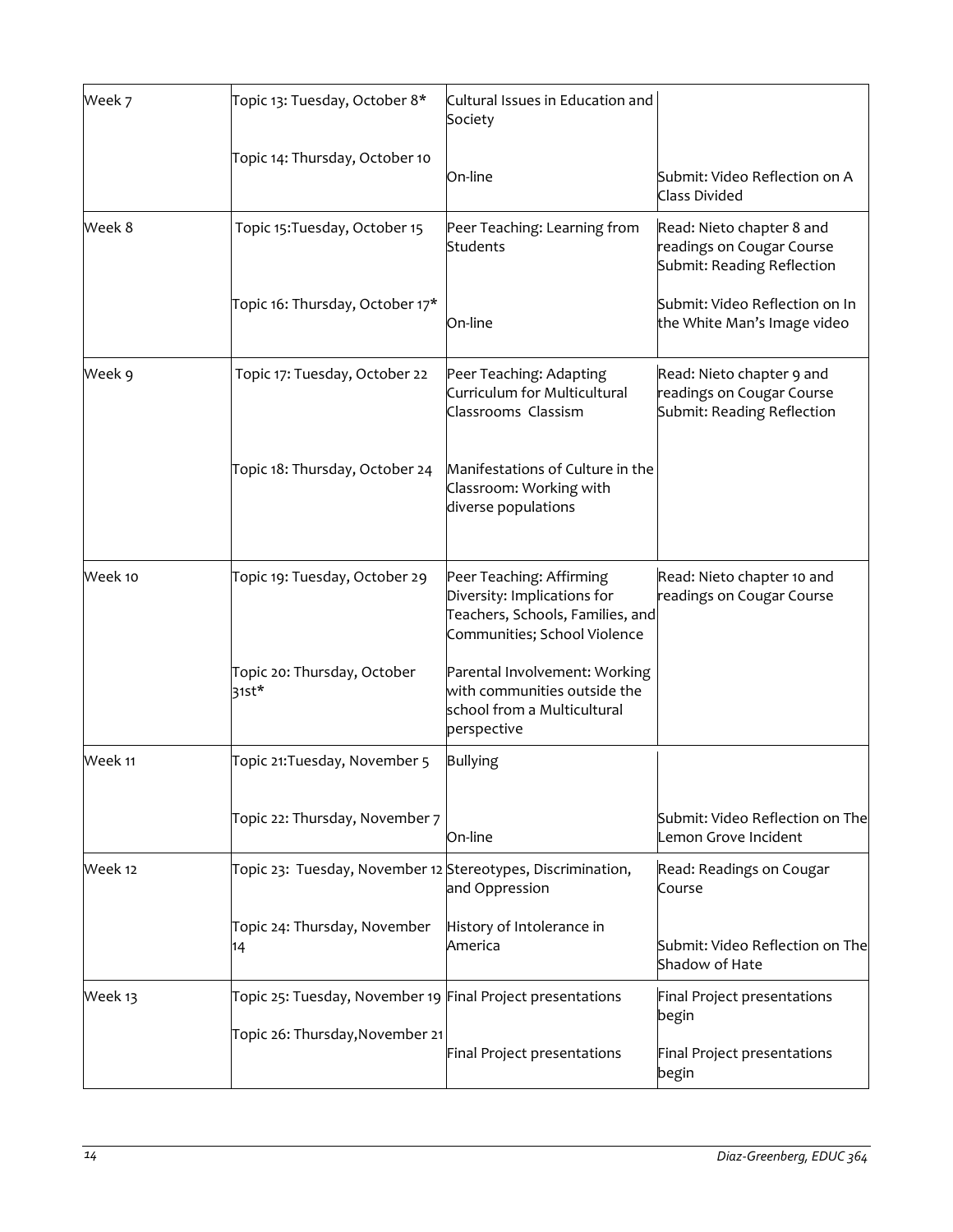| Week 14 | Topic 27: Tuesday, November 26 Students work independently | on Reflective Paper                                                            | Reflective Paper Assignment                                           |
|---------|------------------------------------------------------------|--------------------------------------------------------------------------------|-----------------------------------------------------------------------|
|         | Topic 28: Thursday, November<br>28                         | Thanksgiving holiday                                                           | No class meeting today!                                               |
| Week 15 | Topic 29: Tuesday, December<br>3rd                         | Final project presentations                                                    | Due this week:<br>a) Reflective Paper on working<br>with foster youth |
|         | Topic 30: Thursday, December<br>5th                        | Final project presentations/Final<br>Reflections: Where do we go<br>from here? | b) Final project presentations                                        |